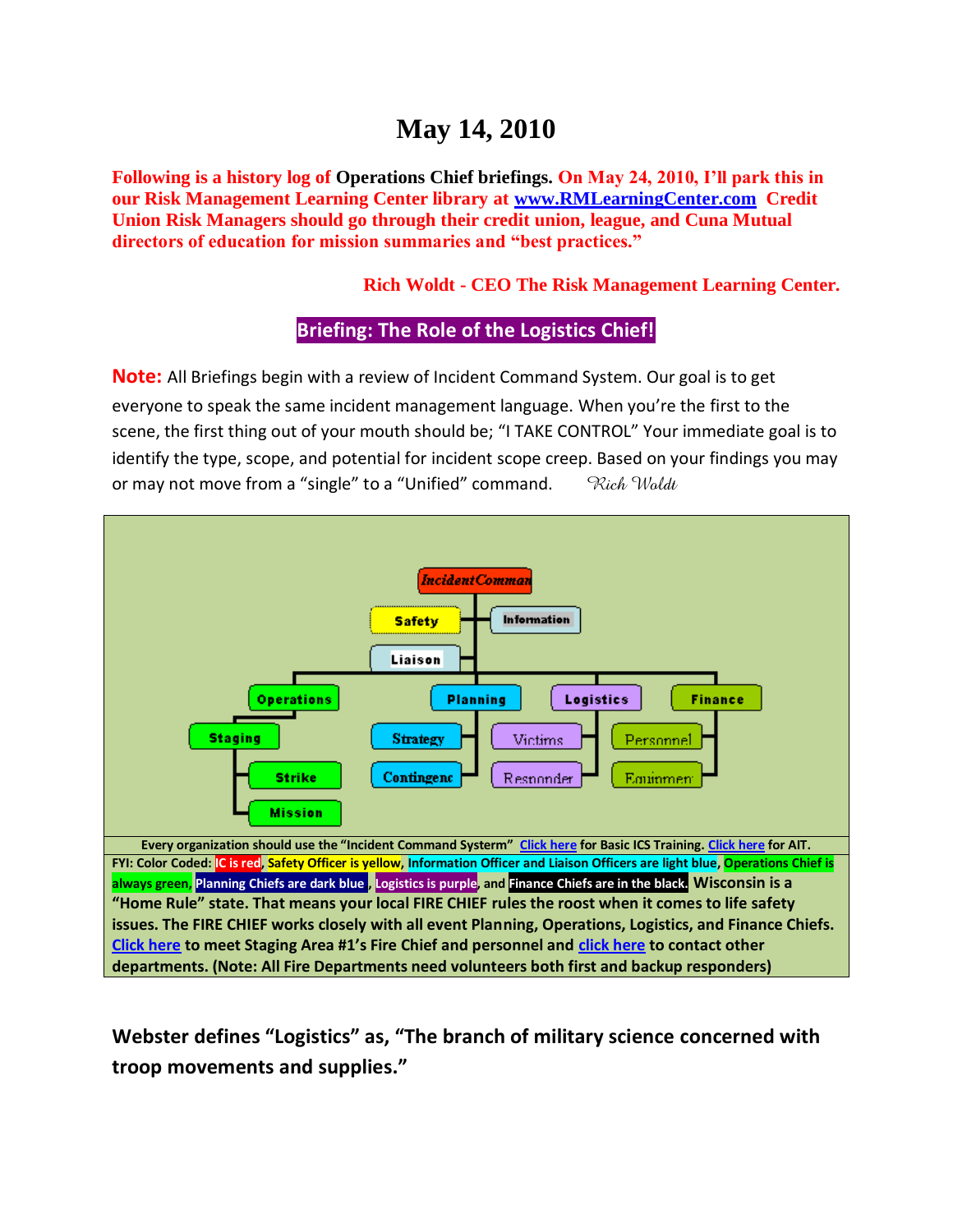- **Our Logistics Chief is responsible for defining our "Theater of Operation (TOP)" as well as adjusting our perimeter if or when the scope of our operation changes. For both "Boots on the Ground" and "Rubber hits the Road" our primary Theater of Operation is Door County, however, based on the scope of Rolling Thunders 1244 Memorial Ride Logistics required staging areas to include lodging and meals had to be set up both in La Crosse as well as Green Bay.**
- **Logistics Chiefs also determine the appropriate location for Staging Areas, Emergency Operations Centers (EOC), and Outposts to include how volunteers and bikers would be lodged and fed while outside of Door County.**
- **Logistics Chiefs are also responsible for locating, locking down, and linking victims during a natural or manmade disaster, terrorist attack, pandemic, or large scale community crisis. During both Boots on the Ground and Rubber hits the Road, our Logistics Chief was responsible for locating the grave sites for our 5 Door County Veterans Killed in Action during the Vietnam War as well as attempting to find Vietnam Veterans living in Door County or residing somewhere in Wisconsin.**

## **Logistics Chief - 5 Staging Areas: Google Maping**

We've identified 5 Staging Areas and are preparing traffic flow and vehicle positioning plans based on the number of riders and drivers answering roll-call. We're also writing Staging Area Management protocols to include using GPS and Google Mapping technologies for security and safety. We're developing plans to track both rides from VA Hospitals, retirement centers, and homes of shut-ins via Google earth links.

| <b>Staging Area</b>           | <b>Website</b>             | <b>GPS - Google Map</b>       |  |
|-------------------------------|----------------------------|-------------------------------|--|
| <b>Washington Island High</b> | <b>Door County Schools</b> | Washington island high school |  |
| <b>School and Cemetery at</b> |                            | <b>Google Search</b>          |  |
| <b>School House Beach.</b>    |                            | <b>Google Map</b>             |  |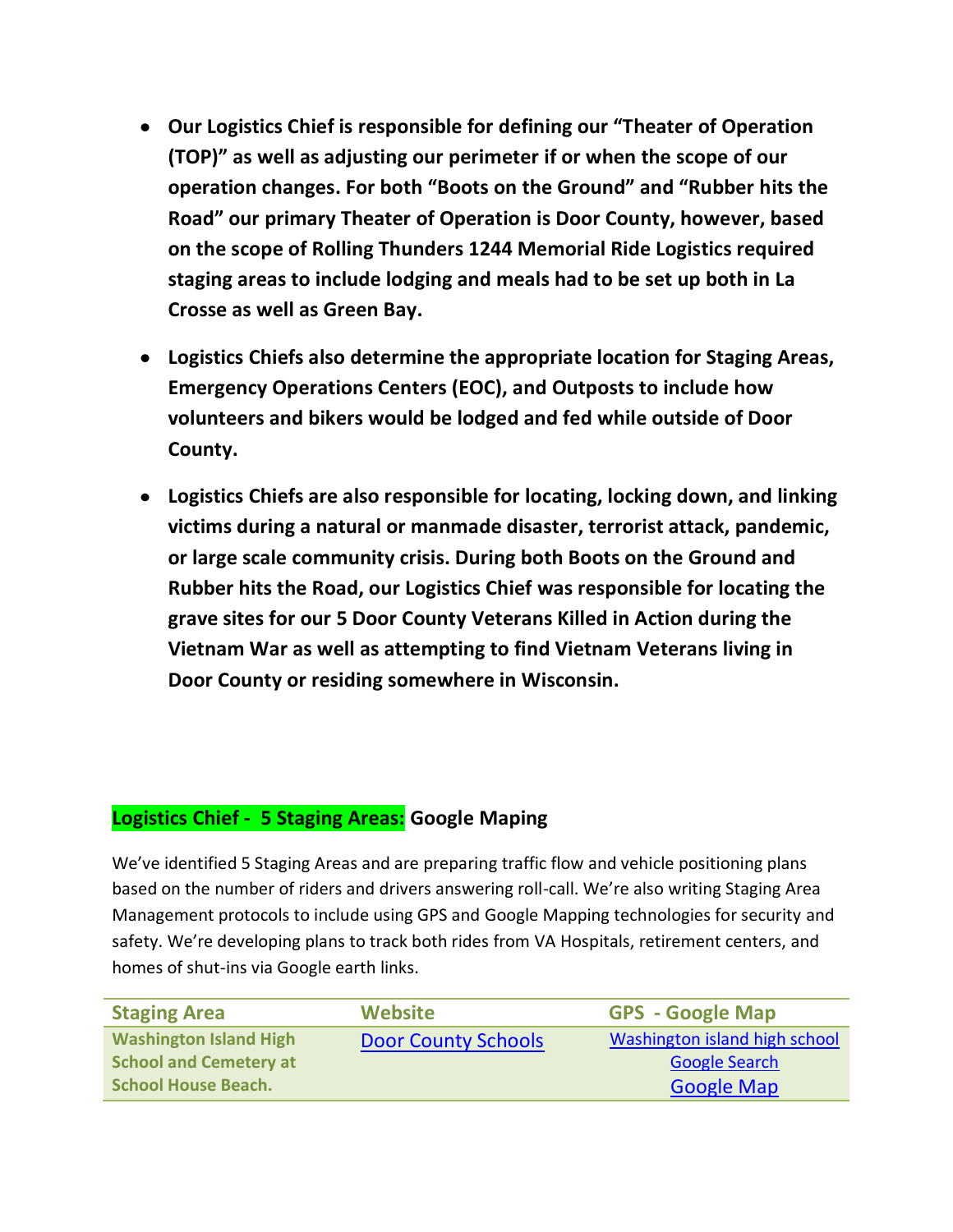| <b>Viking Grill - Ellison Bay</b>                                                              | www.sbfd.com                 |                              |  |
|------------------------------------------------------------------------------------------------|------------------------------|------------------------------|--|
|                                                                                                | <b>Area Fire Departments</b> | <b>Viking Google Map</b>     |  |
| <b>Pioneer Credit Union Branch</b><br>parking lot - 1449 Green Bay<br>Road, Sturgeon Bay 54235 | www.Pioneercu.org            | <b>Pioneer CU Google Map</b> |  |
| <b>Pioneer Credit Union parking</b><br>lot 828 Morris Ave. Green<br><b>Bay</b>                 | www.Pioneercu.org            | Street View – Google Map     |  |
| Super 8 - 1625 Rose Street La<br><b>Crosse</b>                                                 | <b>Super 8 La Crosse</b>     | <b>Google Map</b>            |  |

(Washington Island High School, Danny's Viking Grill in Ellison Bay, the Pioneer Credit Union parking lot at…… on the West side of Sturgeon Bay and at 825 Morris Ave. two blocks south of Lambeau Field, and the Super 8 motel in La Crosse.

### **Operations Chief – Staging Area Manager:**

Operation "Rubber hits the Road" is similar to a parade or an auto race. We need to line up bikes, cars, trucks, emergency vehicles, etc. like a parade with bikers first. We need to safely pick up riders from two to four staging areas (Viking Grill – Ellison Bay and Pioneer CU 1449 Green Bay Road, and possibly from the Egg Harbor and Saint Peter & Paul's cemetery in Institute). For now, we'll adopt the following principles:

- Entry into staging areas will be through the north entrance and exit out the south exit.
- The lead biker will proceed to and park near the south exit facing out of the lot. Cars, trucks, busses, etc. will park toward the back of the lot to allow bikers waiting in the lot to form behind those already in the ride.

Killed in Action Gravesites:

#### **Locating Gravesites:**

Learn to use the cemetery index created by the Peninsula Genealogical Society. There is a printed version of this index in the Laurie History Room of the Sturgeon Bay library

<http://www.rootsweb.ancestry.com/~wipgs/PGS/cemeteriesindexes.htm>

If you wish to search on a specific name, you can use their search box on the homepage

<http://www.rootsweb.ancestry.com/~wipgs/PGS/index.htm>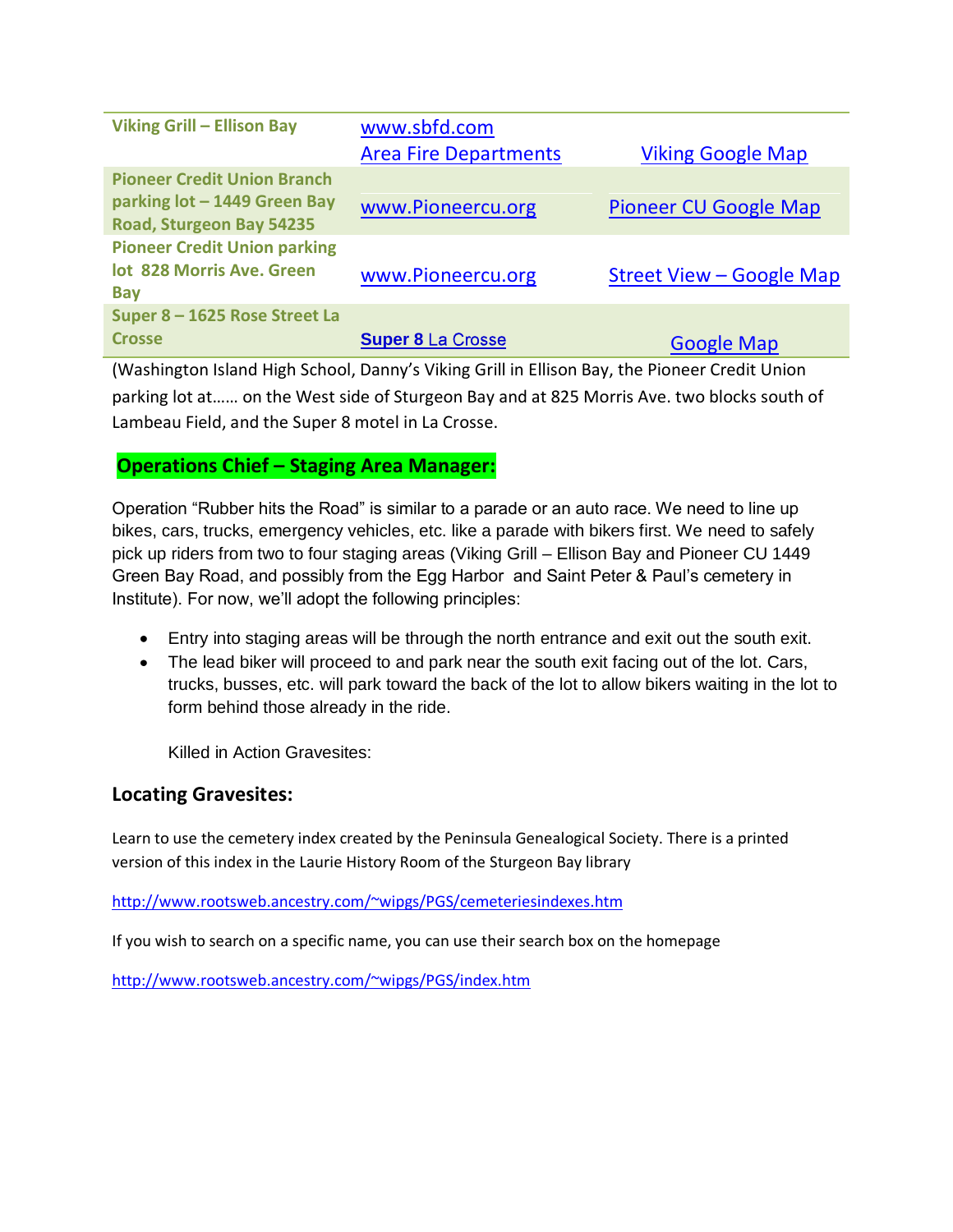**Short-timer's calendar:** *In Vietnam most vets carried a short-timers calendar to count down the days they had left in-country. Mine was printed around my helmet, others wrote them on their arm or carried it in their back-packs.* 

*The Short-times calendar for "Boots-on-the-Ground" and "Rubber-hits-the-Road" started 72 days out from Opening ceremonies for LZ Lambeau. I picked 72 days to remind our CU Risk Managers of their 72 hour stand-alone duty during the next terrorist attack, natural disaster or pandemic.*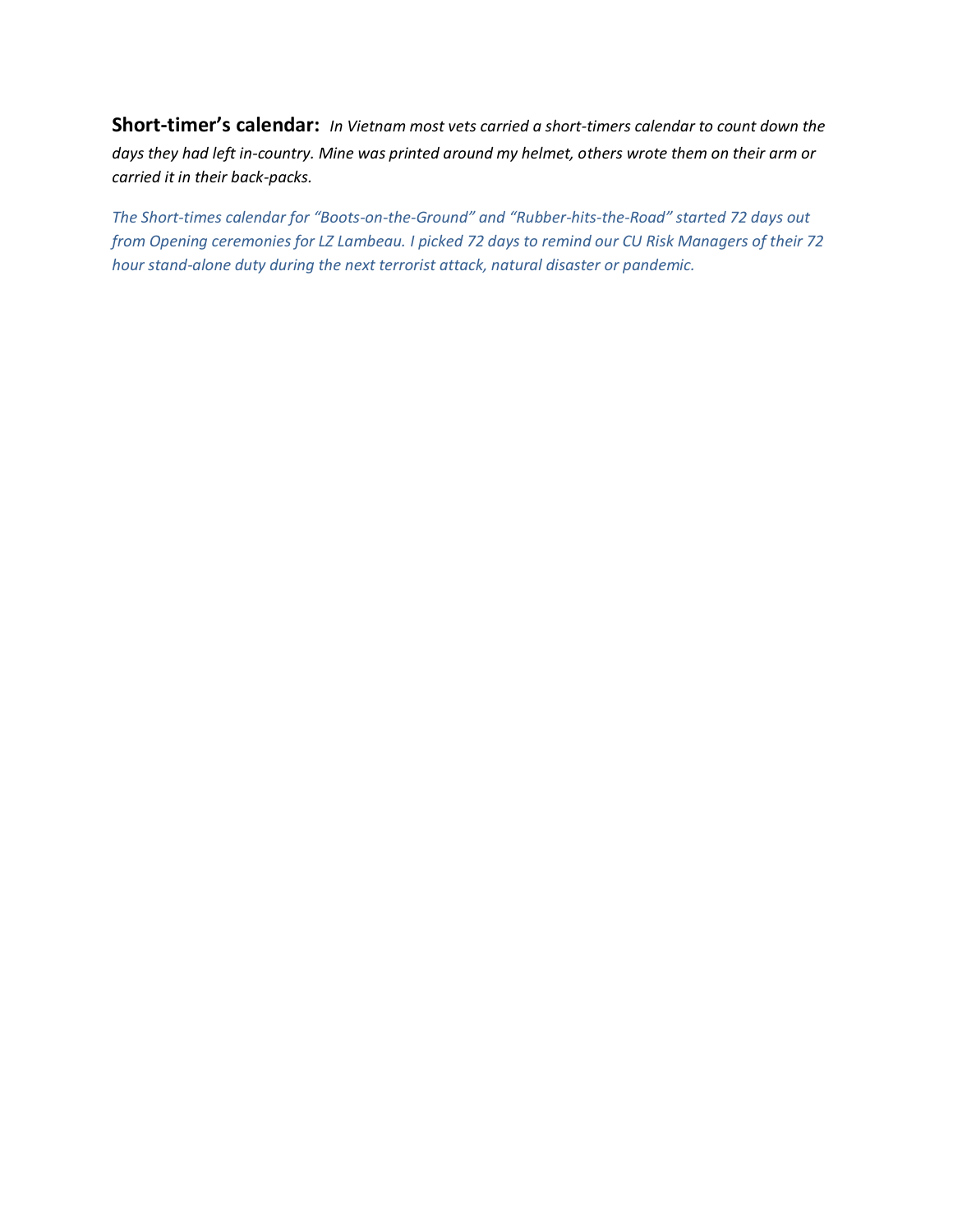| <b>Staging Areas &amp; EOCs</b>                                                                      |                                                 |                                                       |  |  |
|------------------------------------------------------------------------------------------------------|-------------------------------------------------|-------------------------------------------------------|--|--|
| <b>Staging Areas</b>                                                                                 | <b>Website</b>                                  | <b>GPS - Google Map</b>                               |  |  |
| #1 Washington Island High School<br>and Washington Island Cemetery<br>at School House Beach          | <b>Door County Schools</b><br><b>Google Map</b> | Washington island high school<br><b>Google Search</b> |  |  |
| #2 Viking Grill -<br>12029 Hwy 42<br><b>Ellison Bay, Wisconsin</b>                                   | www.sbfd.com<br><b>Area Fire Departments</b>    | <b>Viking Google Map</b>                              |  |  |
| #3 Pioneer Credit Union Branch<br>parking lot -<br>1449 Green Bay Road,<br><b>Sturgeon Bay 54235</b> | www.Pioneercu.org                               | <b>Pioneer CU Google Map</b>                          |  |  |
| #4 Pioneer Credit Union<br>828 Morris Ave. Green Bay                                                 | www.Pioneercu.org                               | <b>Street View-Google Map</b>                         |  |  |
| #5 Super 8-<br>1625 Rose St. La Crosse                                                               | <b>Super 8 La Crosse</b>                        | <b>Google Map</b>                                     |  |  |
|                                                                                                      |                                                 |                                                       |  |  |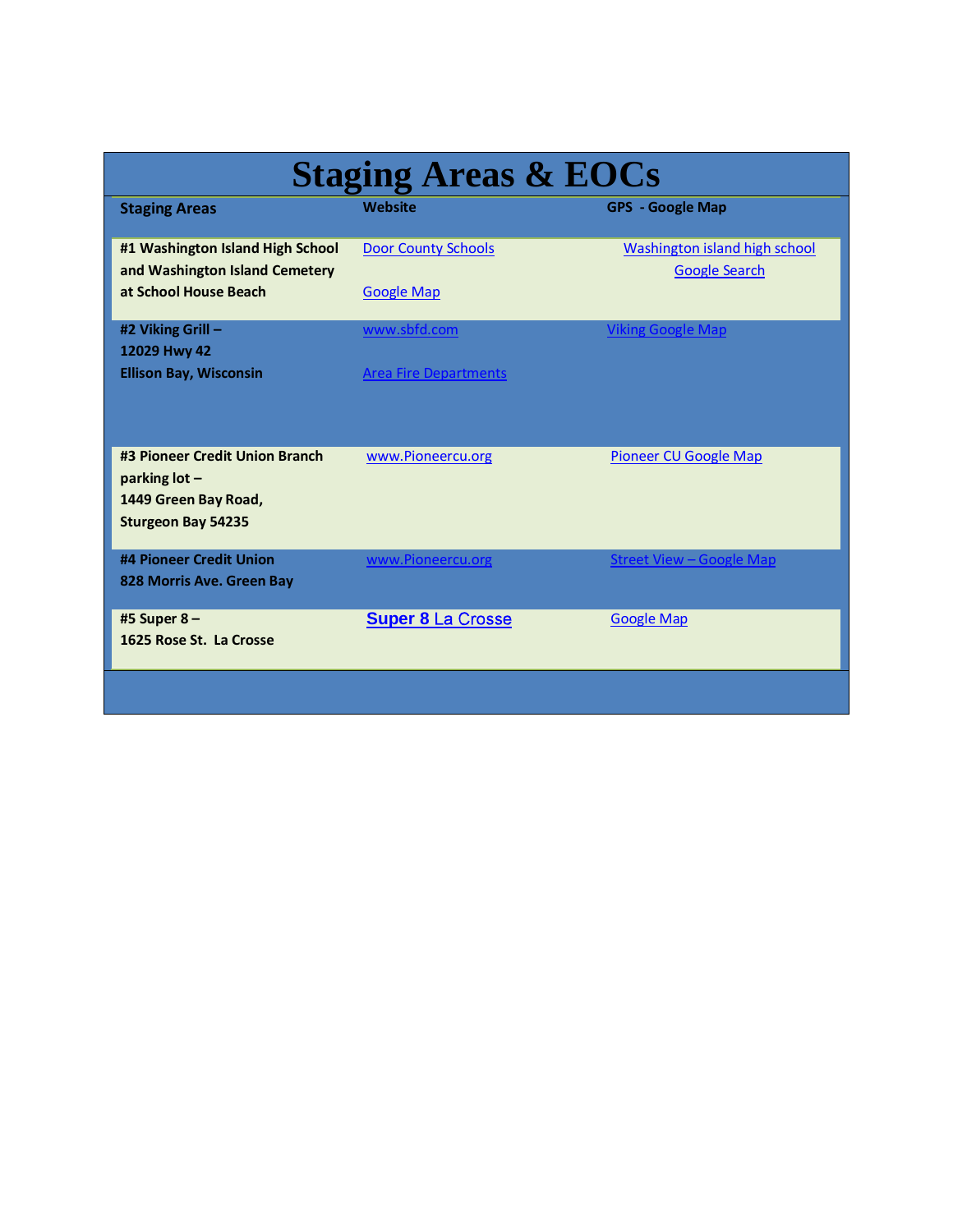# **Staging Areas – KIA Gravesites**

Name Rank/Site/Panel Home Page **GPS - Google** 

**Map**

#### **#1** [Google Map](http://maps.google.com/maps?hl=en&q=southern%20door%20county%20high%20school&um=1&ie=UTF-8&sa=N&tab=wl)



**Dan L. Pfister**

**Sfc. U. S. Army - Medic**

**Sturgeon Bay,**

**KIA June 18, 1968**

**[Panel 56W line 26](http://thewall-usa.com/info.asp?recid=40545)**





**#1** [Google Map](http://maps.google.com/maps?hl=en&q=southern%20door%20county%20high%20school&um=1&ie=UTF-8&sa=N&tab=wl) to gravesite.

Go as close in as you can and then drag the little man to the site. Once there you should get a ground view you can use to pan 360 degrees.



#### **Black car parked next to gravesite!**



Note: Click on Panel 56W line 26 to visit the WALL in Washington D.C.

There you'll be able to read messages left by others and leave a personal message of your own. [Click here](http://thewall-usa.com/) for a recommend Wall search site!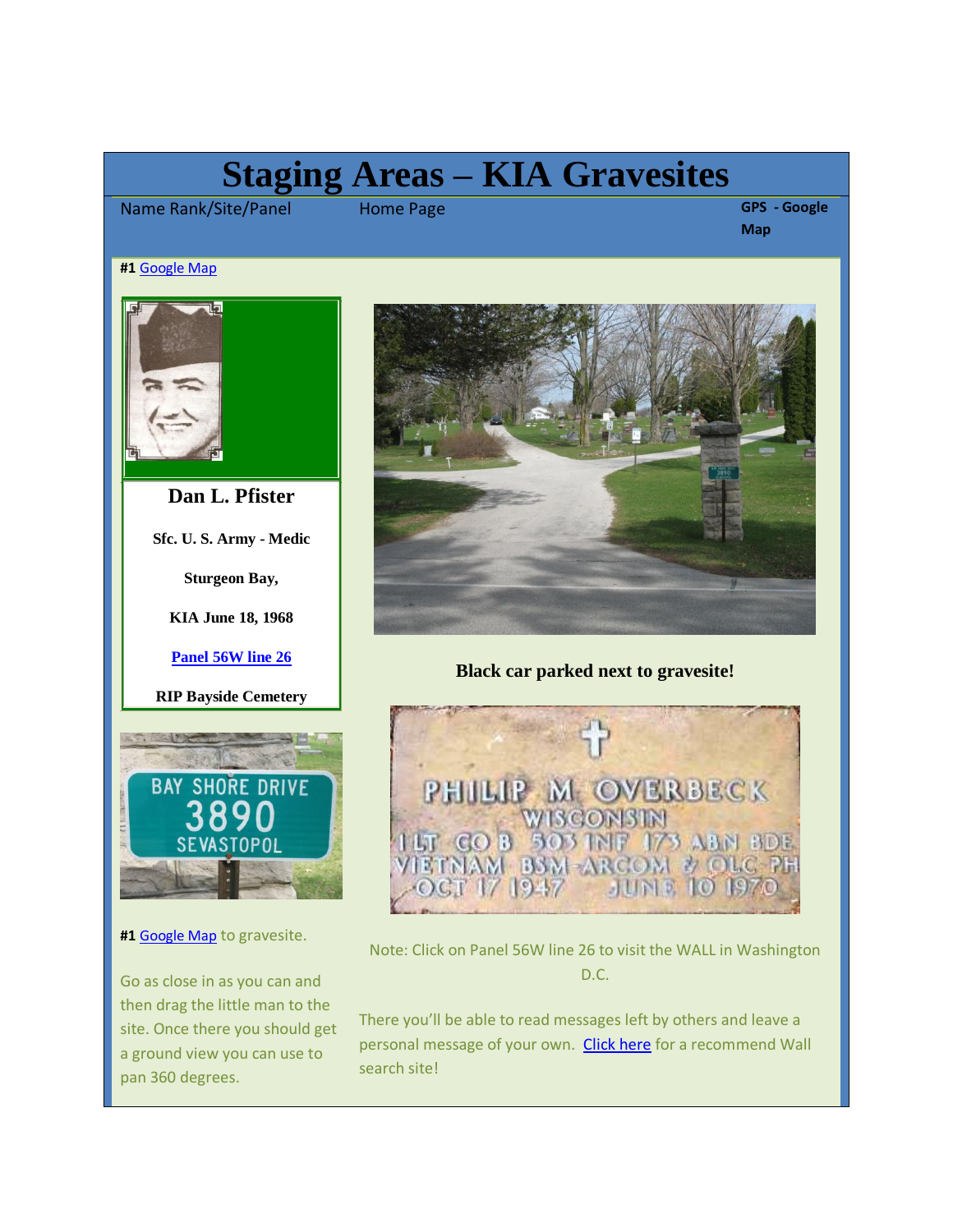| #2 Google Map                  | www.sbfd.com                 | <b>Viking Google</b> |
|--------------------------------|------------------------------|----------------------|
| $\overline{\mathbf{a}}$<br>同   | <b>Area Fire Departments</b> | $Map$                |
| <b>Randy W. Wagner</b>         |                              |                      |
| Corporal U.S. Army             |                              |                      |
| Egg Harbor,                    |                              |                      |
| KIA 11/27/1968                 |                              |                      |
| <b>Panel 38W line 80</b>       |                              |                      |
| <b>RIP Egg Harbor Cemetery</b> |                              |                      |
| #3 Google Map                  |                              |                      |
| Ē<br>Ŀ                         |                              |                      |
| David R. Schaefer              |                              |                      |
| <b>Sergeant U.S. Army</b>      |                              |                      |
| <b>Sturgeon Bay</b>            |                              |                      |
| <b>KIA May 1, 1969</b>         |                              |                      |
| Panel 26W line 94              |                              |                      |
|                                |                              |                      |

**RIP St P&P Institute**